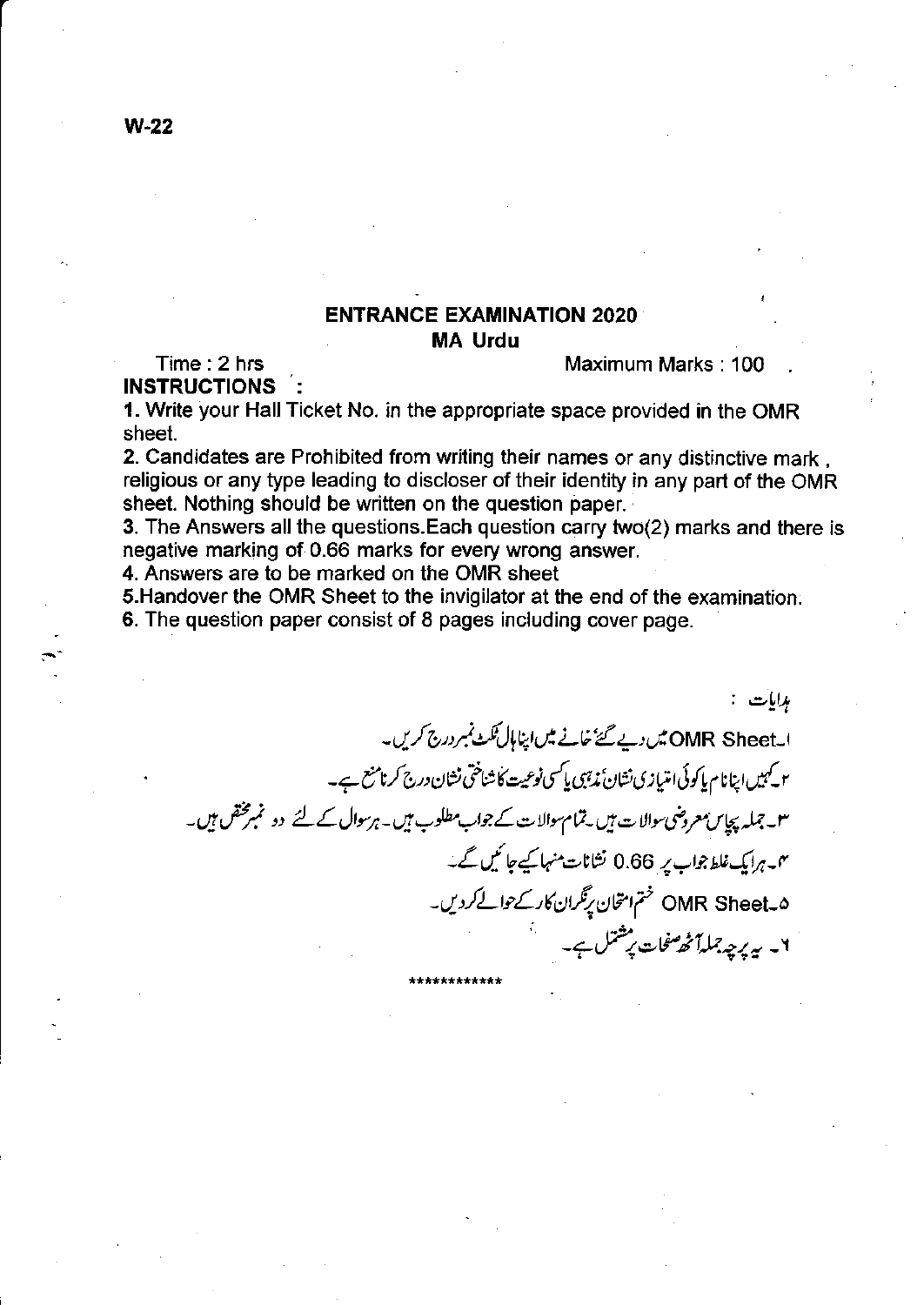$(u - 2 - 2)$ 

 $-2-$ میرےدکھاکی دواکر پےکوئی 1۔ ابن مریم ہواکر کوئی ۔ شعرس کا ہے؟ (B) مومن خان مومن (A)غالب  $\sqrt[3]{\phi(D)}$  $\ddot{\mathcal{O}}$ زوق 2۔ یہ کم چند کہاں کے رہنے والے تھ؟ (B) مشرقی یو پی (A) مغربي يو پي  $\mathcal{I}^{\uparrow}(\mathrm{C})$  $x \in (D)$ 3۔ میرامن کس کالج سے دابسۃ تھ؟ (A) د لیٰ کارج (B) سينٹ جارج كالج (C)فورث وليم كالج (D) مدراس کالج 4۔ ان میں سےاردوکے پہلے نادل نگارکون ہیں؟ ا (B) شل (A) سرسیداحمه خان (D) *ڈپٹی نذی*احمہ  $\bigcup_{\mathcal{C}}(C)$ '<sup>دو</sup>شکوہ'' *کس کی نظم ہے؟*  $-5$ (A)علامہ! قبال (B) حسرت موہائی (D)جۇش ئىيج آبادى (C) محم<sup>صین</sup> آزاد 6۔ تہذیب الاخلاق کا اجراکس نے کیا؟ (B)رتن ناتھ سرشار  $x\vee y$ نذريا (D) شلی (C) سرسیداحمدخان ۰ ناول<sup>، دس</sup>مُوُ دان<sup>،</sup> کا خالق کون ہے؟  $-7$ (B) کرش چندر (A) پريم چند. (C)راجندرسگھ بیدی  $\vec{r}$ (D) 8۔ باغ وبہار س کی تصنیف ہے؟ (A) انشاءالله خان انشا  $\mathcal{L}'(B)$ (C) ماسٹررام چندر (D) غالب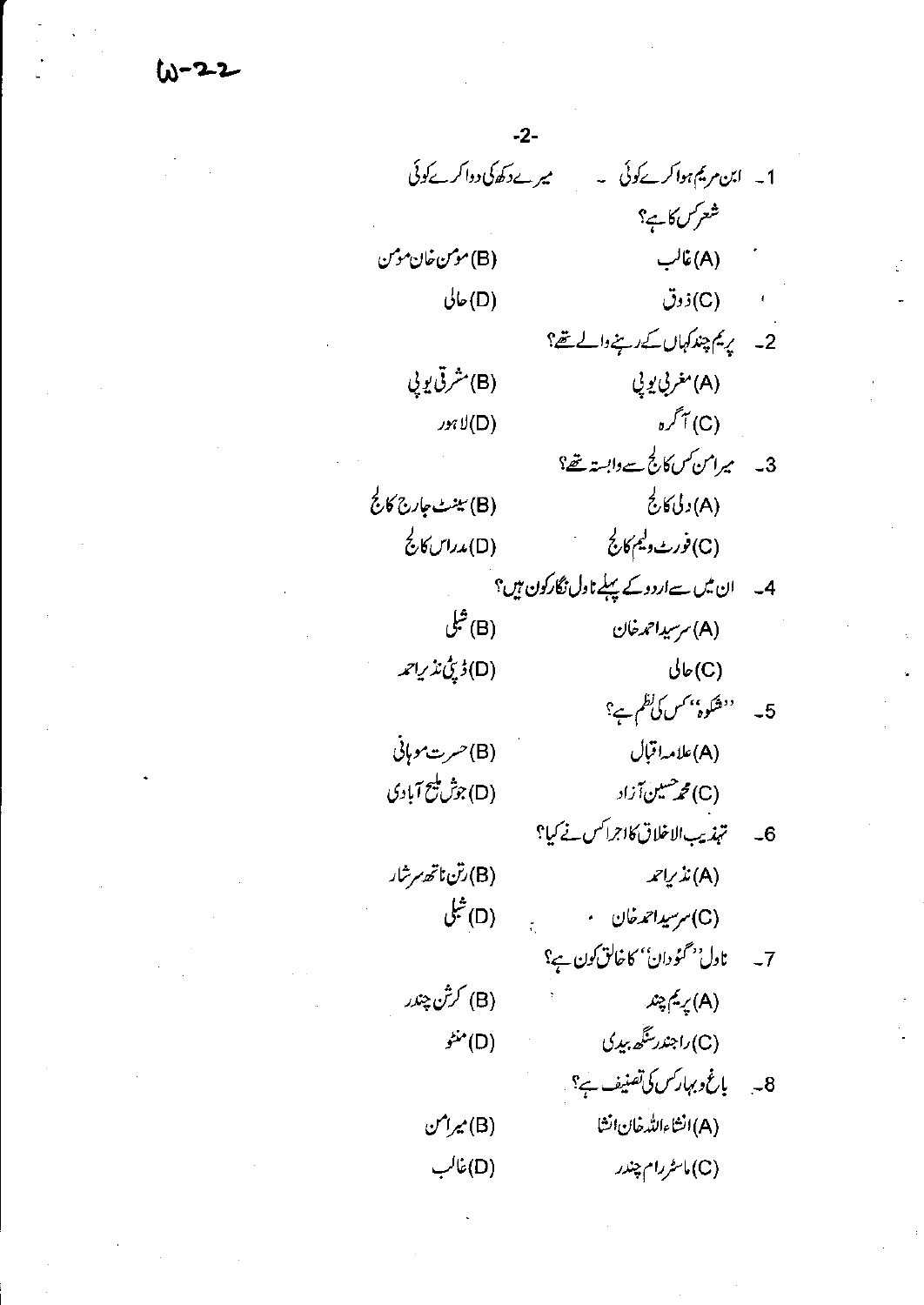$U - 22$ 

9۔ آب کا مترادف لفظ کیا ہے؟  $\dot{\mathcal{G}}_{\downarrow}^{\dagger}(\mathsf{A})$  $\mathcal{L}(B)$  $\mathcal{O}^{\mathscr{A}}(D)$  $ecos(C)$ 10۔ ان میں سے محم<sup>صیین</sup> آزاد کی تصنیف کونسی ہے؟ (A) مرآة العروس (B)فسان*ة آ*زاد (C) باغ د بہار (D) آب حیات 11۔ خدائےتن کے کہاجاتاہ؟ (A) مرزامجرر فبع سودا (B) میرتق میر  $\hat{\mathcal{L}}(\mathsf{C})$  $2x(0)$ 12۔ برائی کی ضد کیا ہے؟ (B)فرحت (A) بھلائی (C)عورت  $y(0)$ 13- ''فِتْرَتِيكَافْترْ''سَ*ت*حكيامراديبْ؟ (A)لڑ کی مسلم (B) بني (C) جيتي (D) بھانچی 14۔ ''ترانۂ ملّی'' کس کی نظم ہے؟ .<br>(A) مجازگلھنوی (B) جان شاراختر (C)علامہاقبال (D) ساحرلدھیانوی روزنامہ''منصف'' کس شہرے جاری ہوتا ہے؟  $-15$ کھنو $\left( \mathsf{A}\right)$ (B) میسور (C) جوپال (D)حيدرآباد (B) مسلم أعظمي (A) کیفی اعظمی (C) شېلى <sub>أ</sub>عظى (D)فرحت أعظمي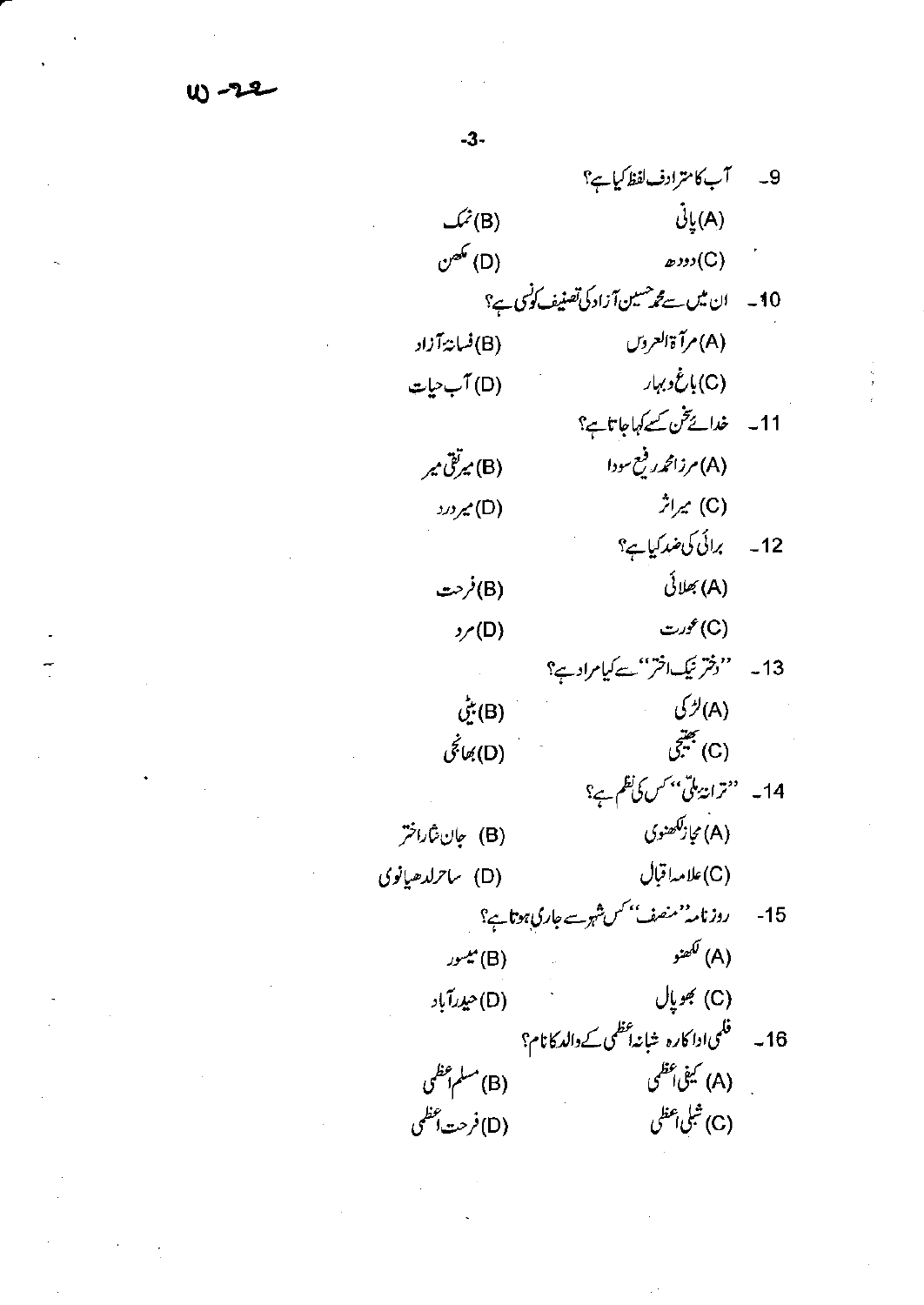W-22

ابن صفى كس حيثيت سے مشہور ہيں؟  $-17$ (B) گیت کار (A) مضمون نگار (D) خا کەزگار (C) ناول نگار .<br>18- امجد حیدرآبادی کی شاعری کس صنف میں شہرت رکھتی ہے؟ (A) منثنوی (B) مرثیہ  $\bigcup \dot{\mathcal{F}}(C)$  $\hat{U}(\cup)$ 19۔ طہارت کا مترادف لفظ ہے۔ (A) ليکي  $\mathcal{G}_{\mu}(B)$ (D)اچھائی  $(x(C))$ 20۔ نازگیاں کےلب کی کیا گہنے ۔ شعركمل سيحير (A) پکھڑی ایک گلاب کی سی ہے (B)ساری مسی شراب کی سی (C) حالت اب اضطراب كى ت ب = (D) يدنمائش مراب كى ى ب 21۔ مسمجتی حسین کیاہیں؟ (B)طنز ومزاح نگار  $f^{\sharp}(\mathsf{A})$ (D) فَكَشْنِ نْكَار (C)مرثیہ نگار ان ادیپوں میں سے کون خاتون ٹییں ہے؟  $-22$ (B) قرةالعين حيدر (A) عصمت چغمائی ۰  $\frac{1}{2}$ (D) مغيّتيبم (C) پروین شاکر اناركلى كياہے؟  $-23$ (A)ريورتاژ  $\mathcal{L}^{j}(\mathsf{B})$ (C)افسانہ (D) ځا که داستان'سب رس'' کاخالق کون ہے؟  $-24$ (A) ملاد جي (B) سراج اورنگ آبادی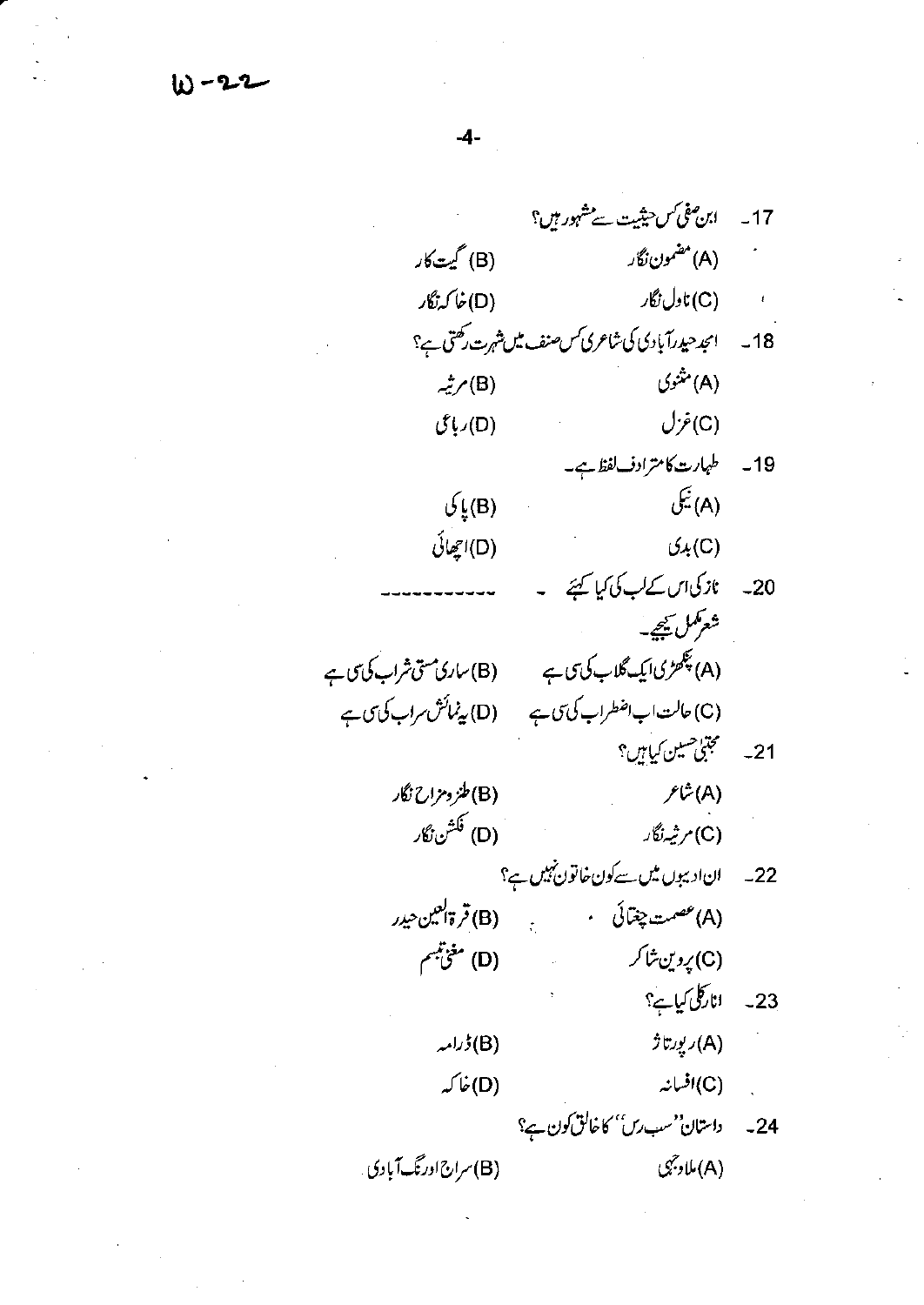$W - 22$ 

| $-5-$                 |                                         |                                                                                                                                                                                                                                                                                                                                                                                                                                       |
|-----------------------|-----------------------------------------|---------------------------------------------------------------------------------------------------------------------------------------------------------------------------------------------------------------------------------------------------------------------------------------------------------------------------------------------------------------------------------------------------------------------------------------|
| (D) نصرتی             | (C) دلی دکنی                            |                                                                                                                                                                                                                                                                                                                                                                                                                                       |
|                       |                                         |                                                                                                                                                                                                                                                                                                                                                                                                                                       |
| (B) میرعثان علی خان   |                                         |                                                                                                                                                                                                                                                                                                                                                                                                                                       |
| (D)سلار جنگ اول       |                                         | $\pmb{t}$                                                                                                                                                                                                                                                                                                                                                                                                                             |
|                       |                                         |                                                                                                                                                                                                                                                                                                                                                                                                                                       |
| (B)افسوس <i>کر</i> نا | (A)خوش ہونا                             |                                                                                                                                                                                                                                                                                                                                                                                                                                       |
| (D) شرمنده ہونا       | $tr_{\gamma}$ ادم $r(\mathrm{C})$       |                                                                                                                                                                                                                                                                                                                                                                                                                                       |
|                       |                                         |                                                                                                                                                                                                                                                                                                                                                                                                                                       |
|                       | اس جملے میں فعل کاز مانہ کیا ہے۔        |                                                                                                                                                                                                                                                                                                                                                                                                                                       |
| (B) فعل مضارع         | (A) فعل ماضی                            |                                                                                                                                                                                                                                                                                                                                                                                                                                       |
| (D) فغل امر           | (C) فعل مستقبل                          |                                                                                                                                                                                                                                                                                                                                                                                                                                       |
|                       |                                         |                                                                                                                                                                                                                                                                                                                                                                                                                                       |
| (B) مرزالطف الله خان  | (A) مرزااسعدالله خان                    |                                                                                                                                                                                                                                                                                                                                                                                                                                       |
| (D) مرزاسعدالله خان   | (C)مرزااسد لله خان                      |                                                                                                                                                                                                                                                                                                                                                                                                                                       |
|                       |                                         |                                                                                                                                                                                                                                                                                                                                                                                                                                       |
| (B) بيوقوف بنانا      | (A) بممواکرنا                           |                                                                                                                                                                                                                                                                                                                                                                                                                                       |
| $t$ انيں بنانا        | (C)خوشامد <i>کر</i> نا                  |                                                                                                                                                                                                                                                                                                                                                                                                                                       |
|                       |                                         |                                                                                                                                                                                                                                                                                                                                                                                                                                       |
|                       |                                         |                                                                                                                                                                                                                                                                                                                                                                                                                                       |
| (D) بھارت             | $\mathcal{C}^{\mathscr{L}}(\mathrm{C})$ |                                                                                                                                                                                                                                                                                                                                                                                                                                       |
|                       |                                         |                                                                                                                                                                                                                                                                                                                                                                                                                                       |
|                       | (A) پريم چند                            |                                                                                                                                                                                                                                                                                                                                                                                                                                       |
| (D) نڀاز <i>ٿور</i> ي |                                         |                                                                                                                                                                                                                                                                                                                                                                                                                                       |
|                       |                                         |                                                                                                                                                                                                                                                                                                                                                                                                                                       |
|                       |                                         |                                                                                                                                                                                                                                                                                                                                                                                                                                       |
|                       |                                         |                                                                                                                                                                                                                                                                                                                                                                                                                                       |
|                       |                                         |                                                                                                                                                                                                                                                                                                                                                                                                                                       |
|                       | (B) کرش چندر<br>(B) ڪيم                 | 25۔ جامعہ عثانیہ کوکس نے قائم کیا؟<br>شىر (A) مىرمحبوب على خان<br>(C) نکرم جاه بہادر<br>26۔ کاورہ''ہاتھ ملنا''کے معنیٰ کیا ہیں؟<br>27۔ میں نےاپنا کا مہمل کرلیا۔<br>28۔ غالب کا اصل نام کیاہے؟<br>29۔ کاورہ''الوہنانا'' کامفہوم کیاہے؟<br>30۔ ''کورونا'' کی دباسب سے پہلے <i>کس ملک میں پھی</i> لی؟<br>(A)امریکہ میں مسجد (B)انگلی<br>31- متحفن بمس كاشابركارافسانه ہے؟<br>.     (C) عصمت چغتائی<br>32- ابن بطوط كياتها؟<br>(A) ڈاکٹر |

 $\label{eq:2} \frac{1}{\sqrt{2}}\sum_{i=1}^n\frac{1}{\sqrt{2}}\sum_{i=1}^n\frac{1}{\sqrt{2}}\sum_{i=1}^n\frac{1}{\sqrt{2}}\sum_{i=1}^n\frac{1}{\sqrt{2}}\sum_{i=1}^n\frac{1}{\sqrt{2}}\sum_{i=1}^n\frac{1}{\sqrt{2}}\sum_{i=1}^n\frac{1}{\sqrt{2}}\sum_{i=1}^n\frac{1}{\sqrt{2}}\sum_{i=1}^n\frac{1}{\sqrt{2}}\sum_{i=1}^n\frac{1}{\sqrt{2}}\sum_{i=1}^n\frac{1$ 

 $\mathcal{L}^{\text{max}}_{\text{max}}$ 

 $\label{eq:2.1} \mathcal{L}(\mathcal{L}^{\text{max}}_{\mathcal{L}}(\mathcal{L}^{\text{max}}_{\mathcal{L}})) \leq \mathcal{L}(\mathcal{L}^{\text{max}}_{\mathcal{L}}(\mathcal{L}^{\text{max}}_{\mathcal{L}}))$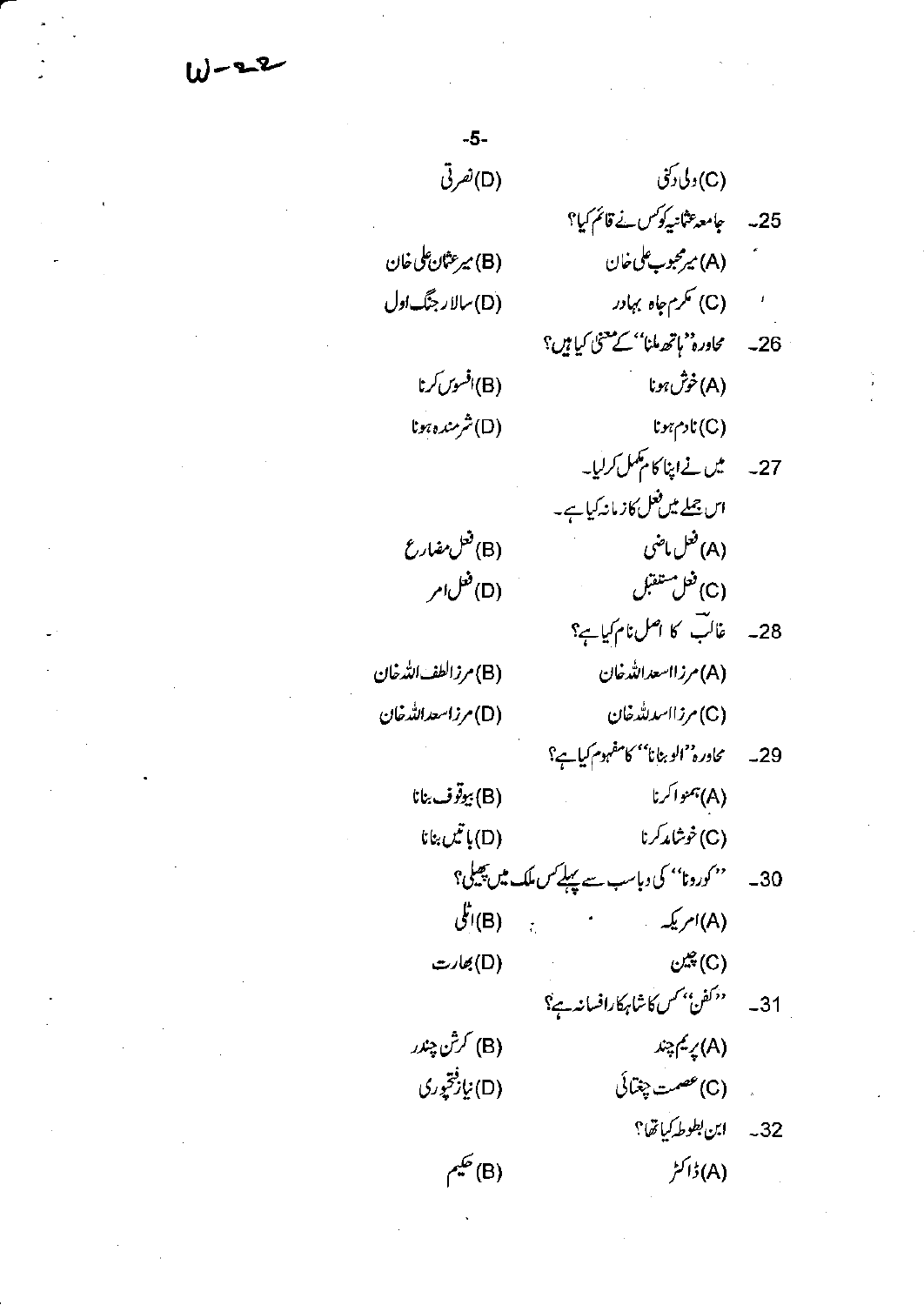$W - 22$ 

 $\stackrel{\hat{\mathbf{u}} = \hat{\mathbf{u}}(\mathbf{C})}{=$  $C\swarrow(D)$ 33۔ منٹوکااصلی نام کیا ہے؟ (A) سعادت حسن (B) دلاور حسن (D) منظرحسن (C)اشرف<sup>حس</sup>ن .<br>34 - فورث دليم كالج س شهر ميں قائم كيا گياتھا؟ (A) دىكى  $U^{1,1}(B)$ (C) کلکته  $\hat{C}^{*}(\mathsf{D})$ 35۔ اسلامی کلینڈرکا دوسرامہیندکون ساہے؟ (A) ريخ الاول (B) صفر (C)شغبان  $\zeta^{\prime}(D)$ 36۔ ماتم کاموضو*ع کس صنف شاعر*ی میں پایاجا تاہے؟ (A) قصيده (B) مرثیہ (D) مثنوی  $\mathcal{E} \cup (C)$ 37۔ اے پی ہے عبدالکلام کس صوبے کے رہنے والے تھ؟  $\bigcup\limits_{i=1}^n B_i$ (A) تىل ناۋو  $\mathbb{E} \mathbb{E} \mathbb{E} \left( C \right)$ (D) مہاراشٹرا 38۔ چی*ٹھرےوالی نظم کو کیا گہتے ہیں؟*  $\rightarrow$  (A) غزل  $U^{\prime\prime\prime\prime\prime}(B)$  $\mathcal{C}^{\mathcal{Z}}(D)$  $\mathcal{E}$ باعی $(\mathsf{C})$ 39 \_ شاعرى كى *من صنف ميں كو*ئى نەكوئى قصە بيان كياجاسكتا ہے؟  $\mu^{E'}(B)$ (A)غزل (D) مثنوی (C) مرثیہ 40 پہ میں سر سن شاعری میں کسی بادشاہ کی تعریف کی جاتی ہے؟ (A) قصيده (B) مرثیہ (C) مثنوی  $\hat{\mathcal{E}}$ باعی $(D)$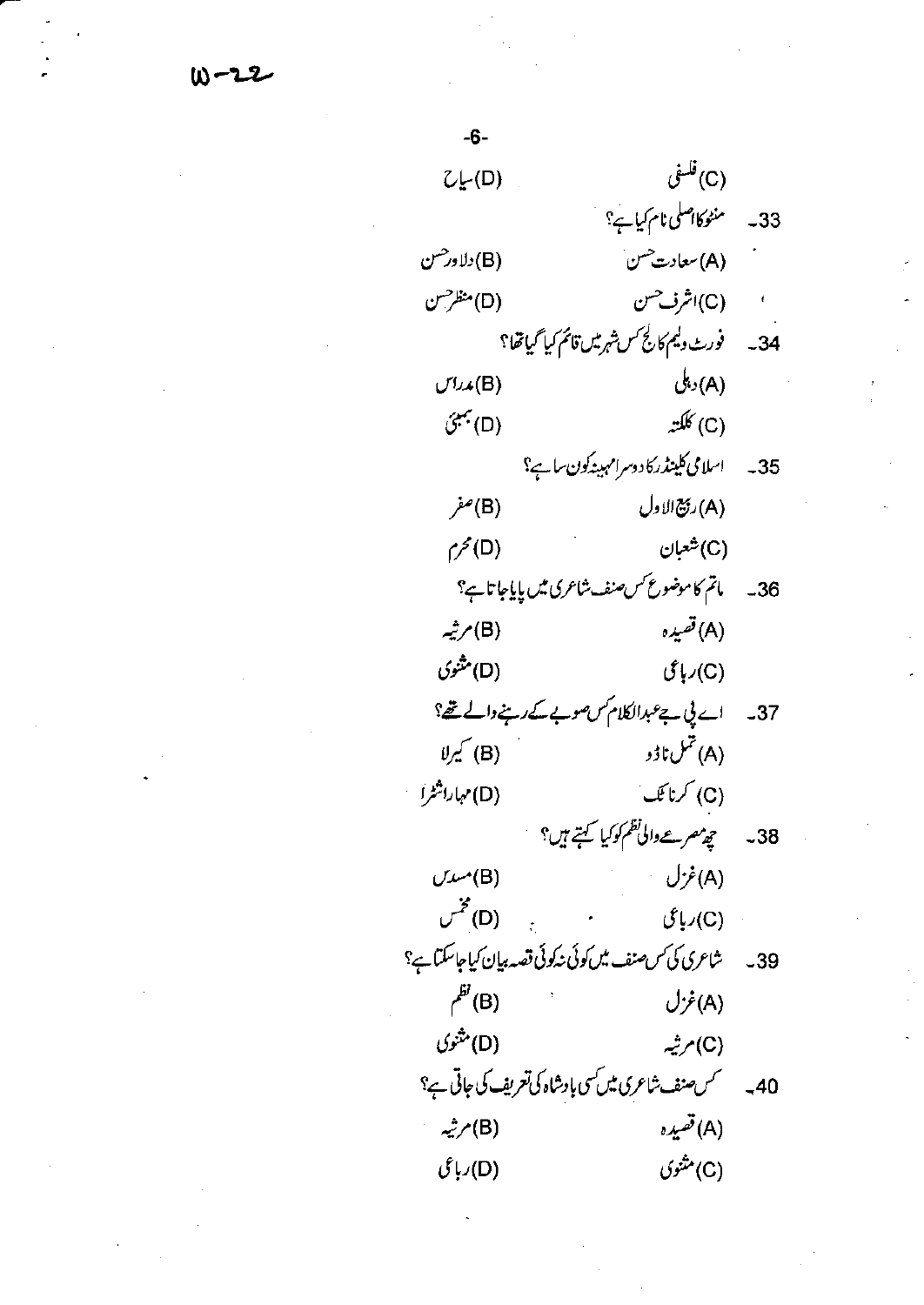W-22

 $\label{eq:2.1} \frac{1}{\sqrt{2\pi}}\frac{1}{\sqrt{2\pi}}\int_{0}^{\infty}\frac{1}{\sqrt{2\pi}}\frac{1}{\sqrt{2\pi}}\int_{0}^{\infty}\frac{1}{\sqrt{2\pi}}\frac{1}{\sqrt{2\pi}}\frac{1}{\sqrt{2\pi}}\frac{1}{\sqrt{2\pi}}\frac{1}{\sqrt{2\pi}}\frac{1}{\sqrt{2\pi}}\frac{1}{\sqrt{2\pi}}\frac{1}{\sqrt{2\pi}}\frac{1}{\sqrt{2\pi}}\frac{1}{\sqrt{2\pi}}\frac{1}{\sqrt{2\pi}}\frac{1}{\sqrt{2\pi}}\$ 

 $\label{eq:2.1} \frac{1}{\sqrt{2}}\sum_{i=1}^n\frac{1}{\sqrt{2}}\sum_{j=1}^n\frac{1}{\sqrt{2}}\sum_{j=1}^n\frac{1}{\sqrt{2}}\sum_{j=1}^n\frac{1}{\sqrt{2}}\sum_{j=1}^n\frac{1}{\sqrt{2}}\sum_{j=1}^n\frac{1}{\sqrt{2}}\sum_{j=1}^n\frac{1}{\sqrt{2}}\sum_{j=1}^n\frac{1}{\sqrt{2}}\sum_{j=1}^n\frac{1}{\sqrt{2}}\sum_{j=1}^n\frac{1}{\sqrt{2}}\sum_{j=1}^n\frac$ 

 $\label{eq:2.1} \mathcal{L}_{\mathcal{A}}(\mathcal{A}) = \mathcal{L}_{\mathcal{A}}(\mathcal{A}) = \mathcal{L}_{\mathcal{A}}(\mathcal{A}) = \mathcal{L}_{\mathcal{A}}(\mathcal{A})$ 

| 41۔ ہندوستان میں یوم اسا تذ ہمس تاریخ کومنایاجا تاہے؟                    |                                                          |       |
|--------------------------------------------------------------------------|----------------------------------------------------------|-------|
| (B) بپ <sub>ررہ</sub> اگست                                               | (A) أَنَّهُ مارِچ                                        |       |
| (D) چېيس جنوري                                                           | في (C) يانچ سمبر                                         |       |
| 42۔ ارجن ایوارڈ کس میدان میں دیاجانے والا ہندستان کاسب سے بڑ ااعر از ہے؟ |                                                          |       |
| (B) ادب                                                                  | (A) تھيل                                                 |       |
| (D) سائنس                                                                | (C) بہادری                                               |       |
|                                                                          | 43۔ ''دوئیل'' <i>کس کا</i> افسانہ ہے۔                    |       |
| (B) بيدى                                                                 | (A) کرش چندر                                             |       |
| (D) منڻو                                                                 | (C) پريم چند                                             |       |
|                                                                          | 44۔ غبارخاطر کسطرح کی کتاب ہے؟                           |       |
| (B) خاکوں کا مجموعہ                                                      | (A)افسانوی مجموعه                                        |       |
| $\bigcup_{\mathfrak{b}}\mathfrak{t}(\mathsf{D})$                         | (C)خطوط كالمجموعه                                        |       |
|                                                                          | 45 - شہرحیدرآبادسےتعلق رکھنےوالاشاعر؟                    |       |
| $\vec{\mathcal{C}}^{\bullet}(\mathsf{B})$                                | $\mathcal{E}(\mathsf{A})$                                |       |
| (D)خطيب                                                                  | $\bar{C}$ ) ٹات                                          |       |
|                                                                          | 46۔ قصیدے کے پہلے جز کوکیا کہتے ہیں؟                     |       |
| $\mathcal{L} \star (B)$                                                  | $\chi \nmid (A)$                                         |       |
| (D) دعا                                                                  | (C) تشبيب                                                |       |
|                                                                          | 47۔ امید کی خوشی کس کامضمون ہے؟                          |       |
| (B) محمر حسین آزاد                                                       | (A) شَلِيْ نَعْمَانِي                                    |       |
| (D) سرسیداحمدخان                                                         | (C) منثى سجاد حسين                                       |       |
|                                                                          | دولفظوں پاجملوں کوملانے پاجوڑنے والے ترف کوکیا کہتے ہیں؟ | $-48$ |
| (B) حرف شرط                                                              | (A) 7ف <sup>9</sup> طف                                   |       |
| (D) حرف علت                                                              | (C) حرف تا کید ۱۰                                        |       |